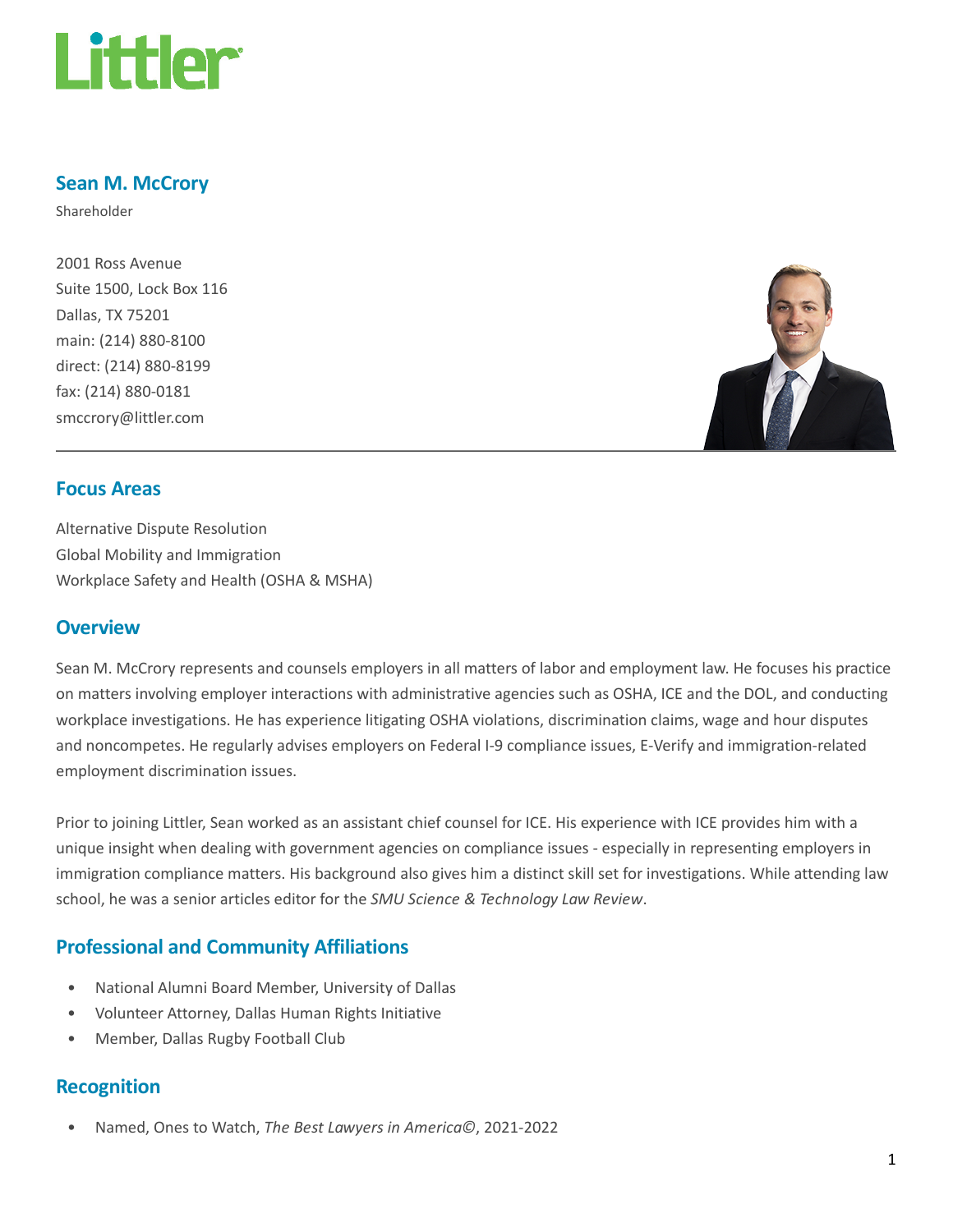

• Recipient, Louis J. Lekai O. Cist Award, University of Dallas

## **Education**

J.D., Southern Methodist University, Dedman School of Law, 2011 B.A., University of Dallas, 2008, magna cum laude, Phi Beta Kappa

# Bar Admissions

Texas

### **Courts**

U.S. Supreme Court U.S. District Court, Northern District of Texas U.S. District Court, Eastern District of Texas U.S. District Court, Western District of Texas U.S. Court of Appeals, 5th Circuit U.S. Court of Appeals, 9th Circuit

## Languages

Spanish Italian

# Publications & Press

Federal Court Decision Protects Independent Contractor Status Littler ASAP March 15, 2022

# NLRB May Get Creative With Unauthorized Worker Remedies

Law360 Employment Authority September 16, 2021

#### Best Lawyers in America© 2022 Edition Honors More Than 240 Littler Lawyers

Littler Press Release August 19, 2021

#### Littler Announces New Shareholders and Principals Elevating 26 Attorneys

Littler Press Release January 4, 2021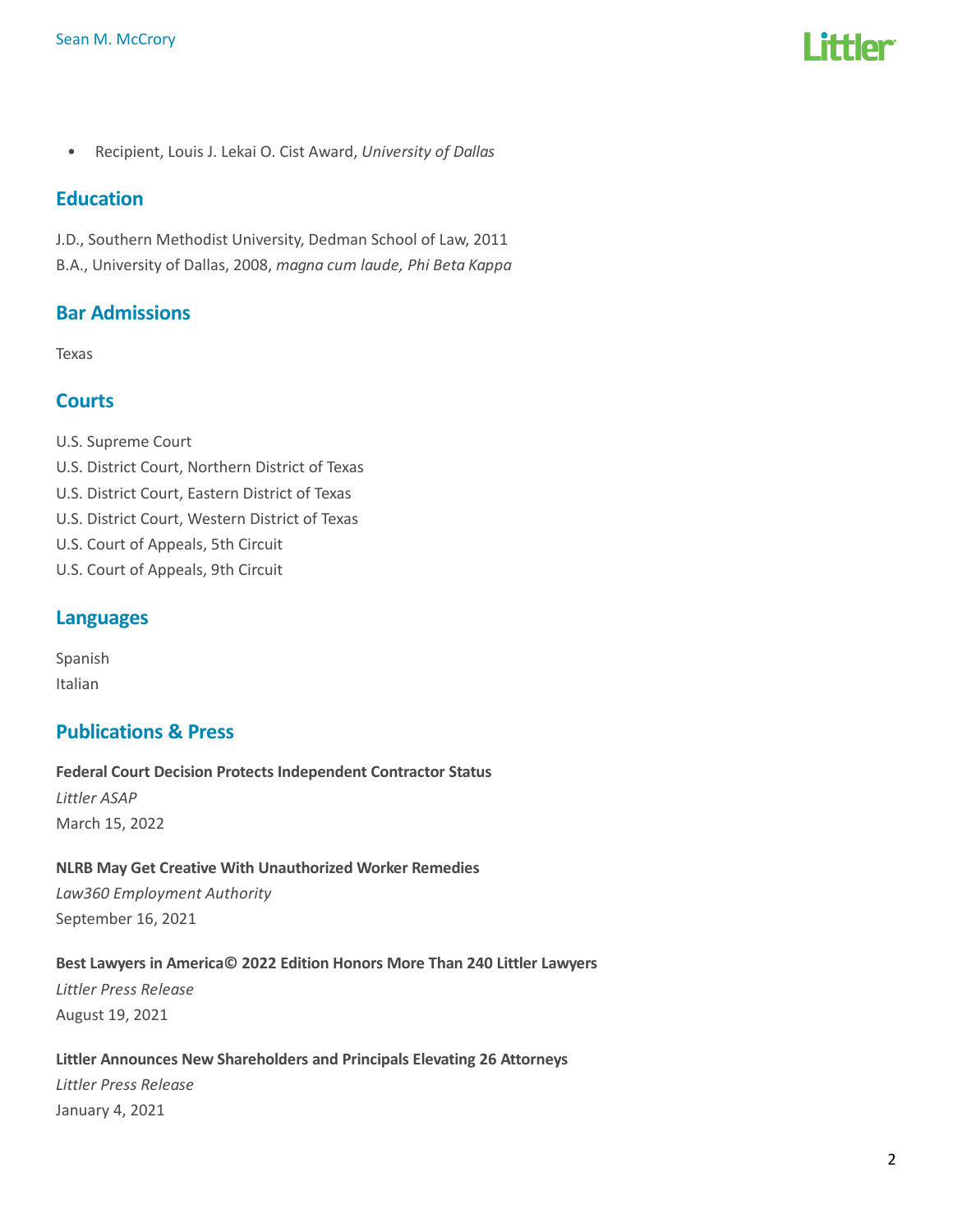

#### What Will the Biden Administration Mean for U.S. Immigration Policy?

Littler Podcast November 18, 2020

### Best Lawyers in America© 2021 Edition Honors More Than 250 Littler Lawyers

Littler Press Release August 20, 2020

### Scared to Check the Mail? Employers Face the Return of No-Match Letters Littler ASAP

October 31, 2019

# WPI Labor Day Report 2019

Littler WPI Report September 3, 2019

### Immigration Enforcement and I-9 Audits Skyrocket, Affecting the Construction Industry

Littler Podcast April 16, 2019

#### Littler's WPI Labor Day Report 2018

Littler WPI Report August 30, 2018

# District Court Preliminarily Enjoins Some Components of California Sanctuary Laws Impacting Employers Littler ASAP

July 13, 2018

## Immigration Issues a Major Concern for Employers in the Upcoming Year

HR Daily Advisor June 19, 2018

### ICE Worksite Enforcement Increases as Promised During Fiscal Year 2018

Littler ASAP May 21, 2018

# Supreme Court Upholds Lawfulness of Class and Collective Action Waivers in Arbitration Agreements

Littler ASAP May 21, 2018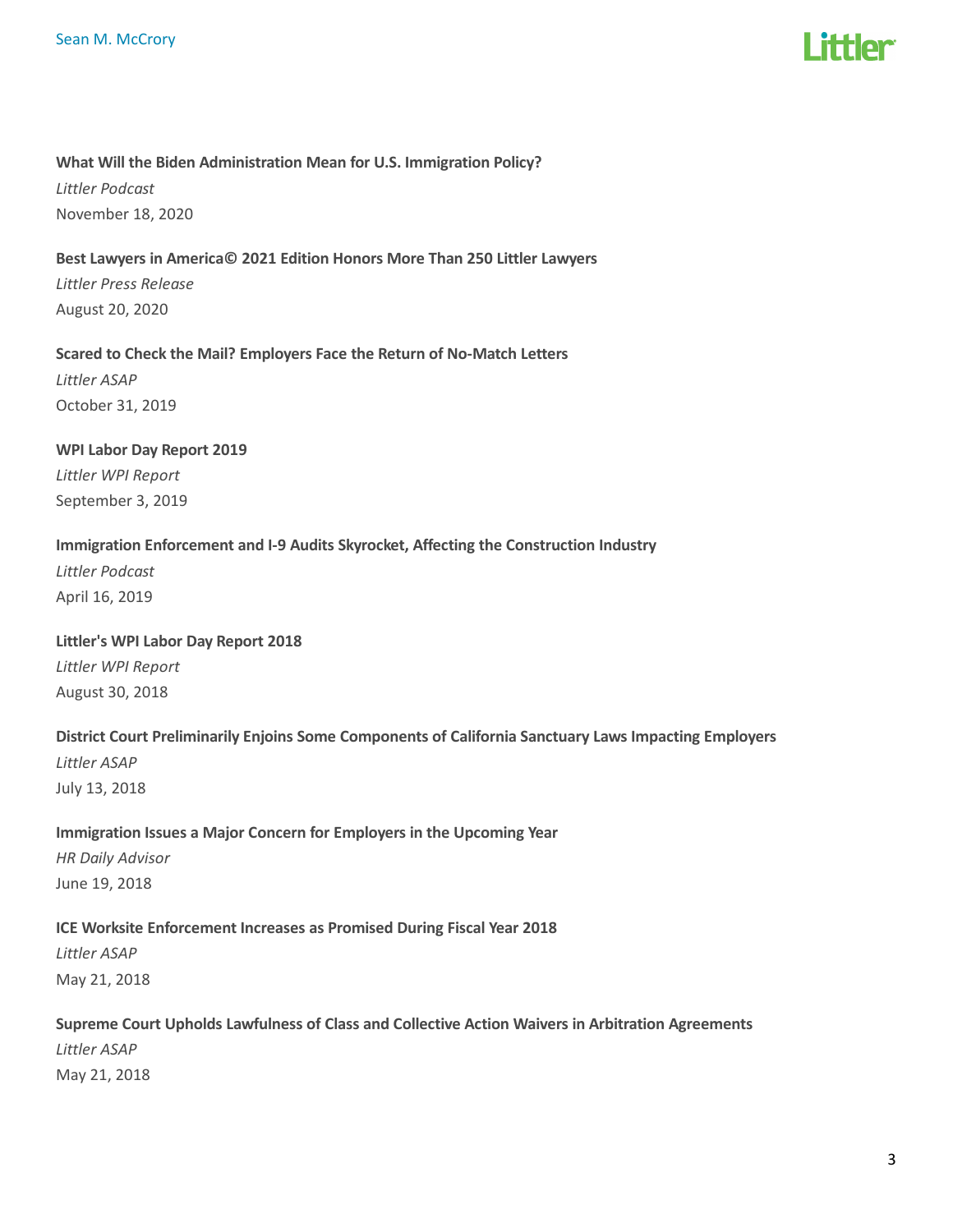

# DOJ Challenges California Law Placing Restrictions on Employers' Ability to Allow ICE into the Workplace Littler ASAP

March 12, 2018

### An Increase in Work Site Enforcement and Raids

Bloomberg Law February 1, 2018

### Employers Should Prepare Now for Increased ICE Enforcement

Littler ASAP November 8, 2017

### Immigration Compliance: Anticipated Changes Call for Employer Diligence

Littler Podcast September 27, 2017

### Federal Court Invalidates New Overtime Rule

Littler ASAP September 5, 2017

### Mandatory Use of New Form I-9 to Begin Soon

Littler ASAP August 25, 2017

# Putative Class and Collective Action Under Enjoined U.S. DOL Overtime Rule Appears to Face Strong Argument for Dismissal Littler ASAP June 13, 2017

# DOJ Appeals Injunction of President's New Executive Order Banning Nationals from Certain Countries Littler ASAP March 20, 2017

# What Does the President's Executive Order Blocking Foreign Nationals From Seven Countries Mean for Employment-Based Visas? Littler ASAP January 29, 2017

Employers Must Use the New Form I-9 Starting January 22, 2017 Littler ASAP January 17, 2017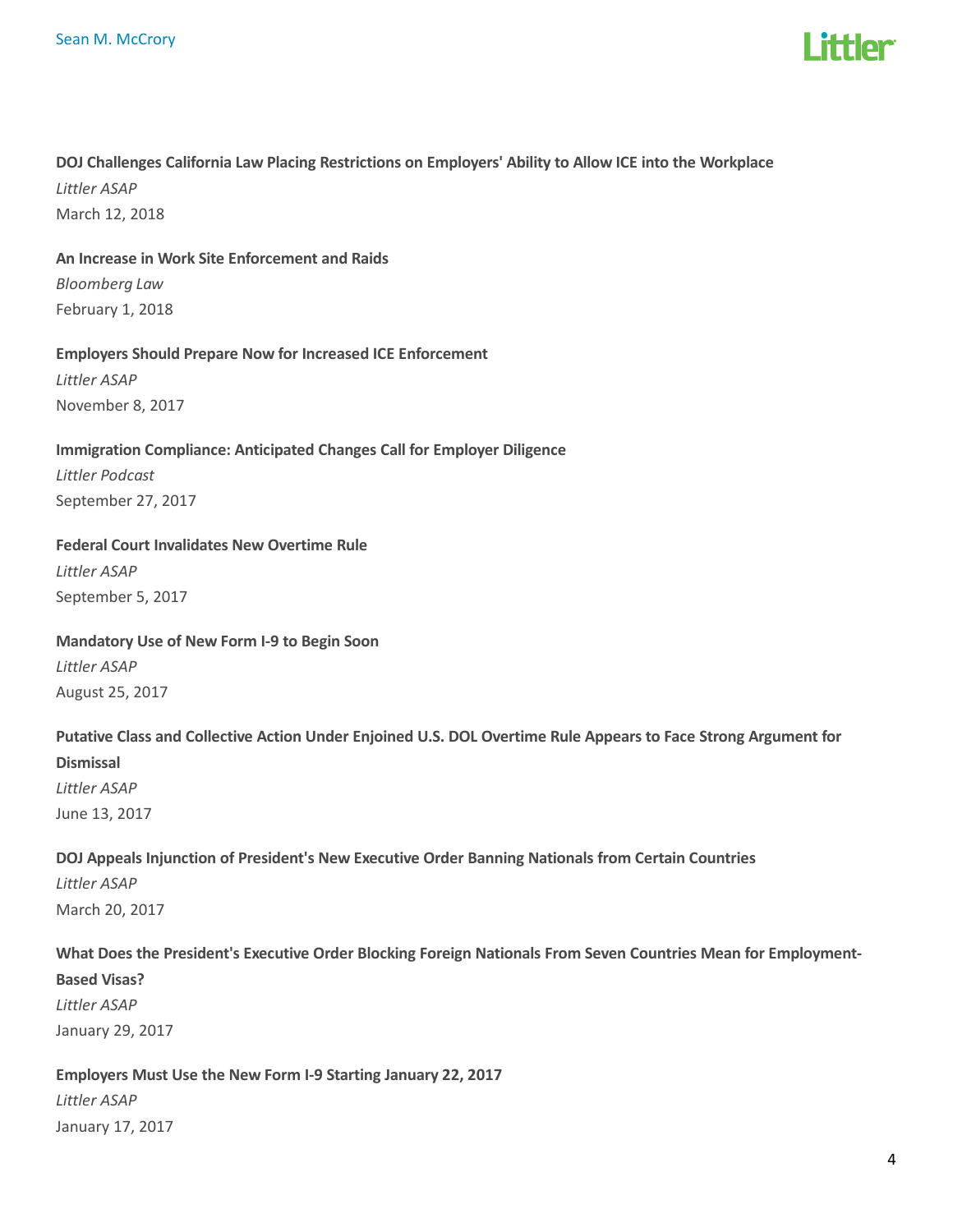

# Supreme Court Will Review Three Cases Involving the Lawfulness of Class and Collective Action Waivers Littler ASAP January 13, 2017

Federal Court Blocks New Overtime Rule Littler ASAP November 23, 2016

Plan to Grant Work Authorization to Millions Remains on Hold After Supreme Court Denies Request for Rehearing Littler ASAP October 4, 2016

Ninth Circuit Finds Arbitration Agreement That Required Employees to Bring Claims in "Separate Proceedings" Illegal Under the NLRA Littler ASAP August 23, 2016

Fifth Circuit Overturns \$226,000 Fine Imposed on a Staffing Company for Completing Section 2 of Form I-9 Remotely Littler ASAP August 12, 2016

Seventh Circuit Finds Class Action Waivers in Arbitration Agreements are Illegal and Unenforceable Under the NLRA Littler Insight May 27, 2016

Who Decides? Do Courts or Arbitrators Determine if an Arbitration Agreement Allows Class Proceedings? 9th Annual Labor and Employment Law Conference, American Bar Association, Philadelphia, PA November 7, 2015

Office of the Chief Administrative Hearing Officer Rejects DACA Recipient's Document Discrimination Claim Littler ASAP July 21, 2015

NLRB Finds Conditional Reinstatement is Appropriate for Undocumented Workers Littler ASAP April 3, 2015

# Administration's Plan to Grant Work Authorization to Millions of Individuals on Hold

Littler ASAP March 6, 2015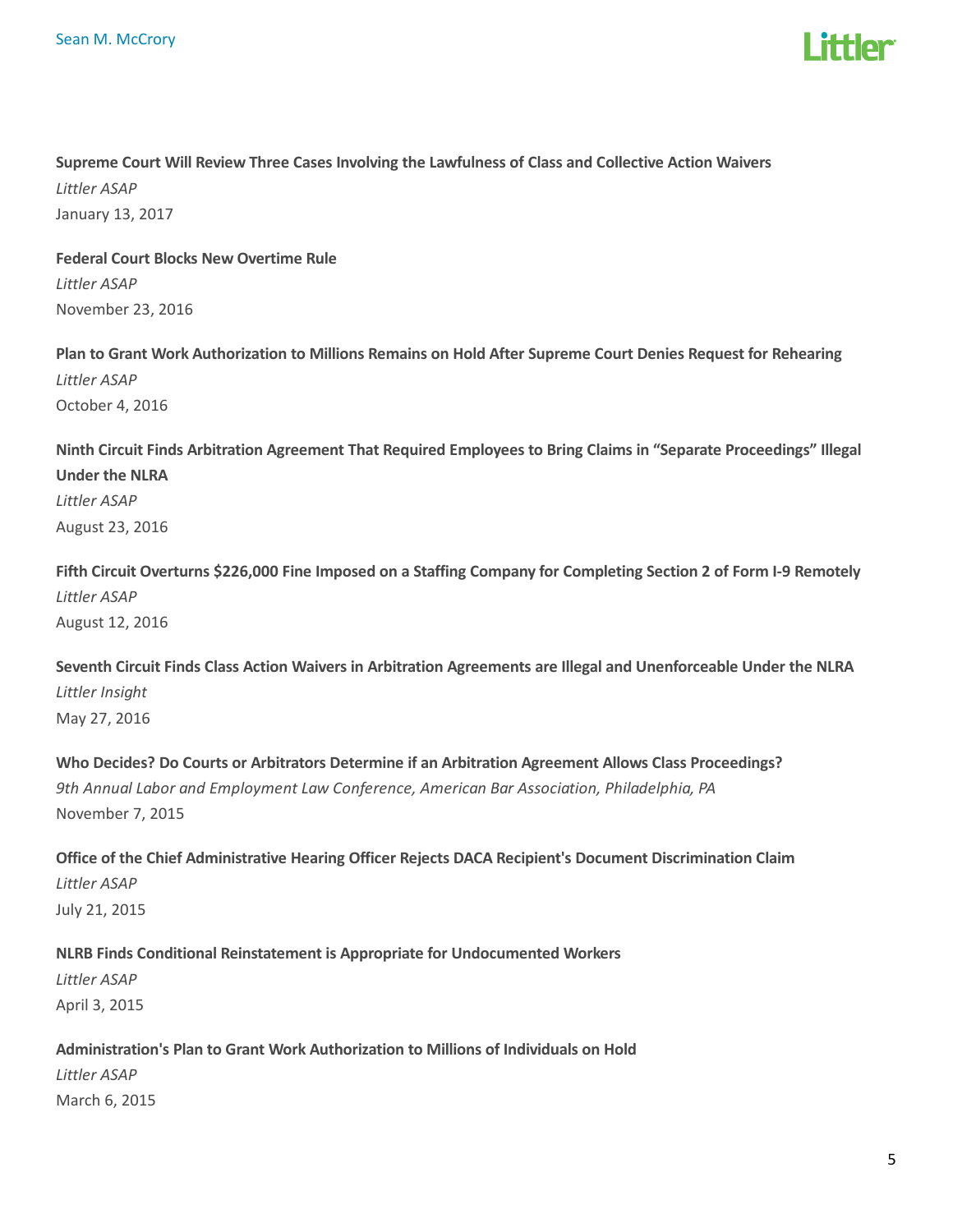

Employer Violated Wisconsin FMLA When it Terminated Unauthorized Worker who Took Medical Leave Littler ASAP January 21, 2015

The Principal Differences Between Labor and Employment Arbitration The Advocate: Texas State Bar Litigation Section Report, Vol. 69 January 2015

Will the Administration's Deferred Action Directives Bring a New Wave of Class Actions? Littler ASAP December 12, 2014

# Speaking Engagements

2020 Year in Review and What to Expect in 2021 January 21, 2021

Immigration Considerations for Returning to Work

May 28, 2020

Nashville Regional Roundtable Cornell Center for Innovative Hospitality Labor and Employment Relations October 4, 2019

# How to Manage an ICE Site Visit

October 2, 2019

It's a (Mis)match! Social Security Administration Reinstates No Match Policy June 25, 2019

2018 Employment and Labor Law Update Dallas Bar Association October 2, 2018

The Government is Knocking on Your Door…Now What?

Dallas Employer Conference July 19, 2018

Immigration Littler Executive Employer, Phoenix, AZ May 4, 2018